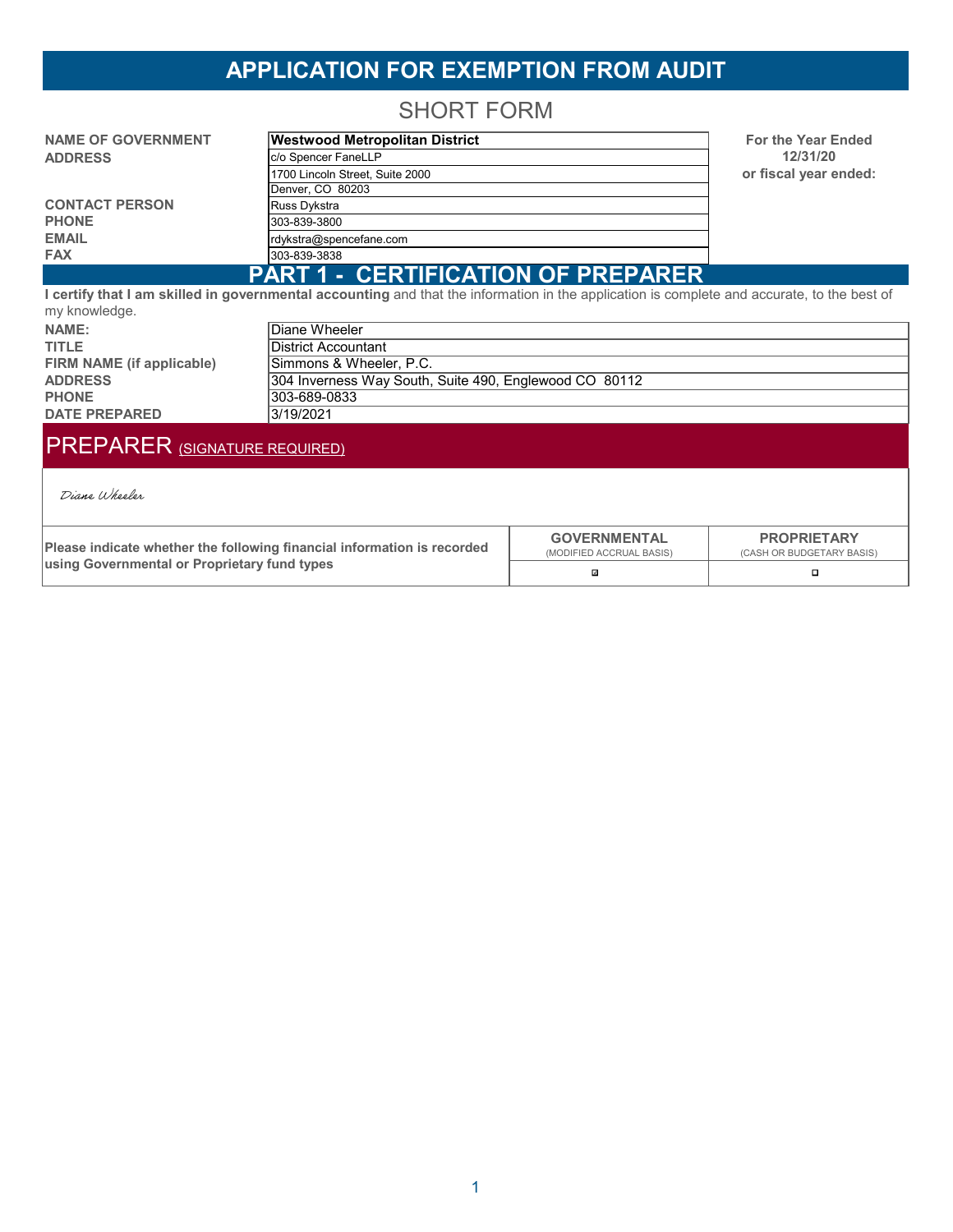### **PART 2 - REVENUE**

**REVENUE: All revenues for all funds must be reflected in this section, including proceeds from the sale of the government's land, building, and equipment, and proceeds from debt or lease transactions. Financial information will not include fund equity information.**

| Line#    |                                        |                           | <b>Description</b>                                      | <b>Round to nearest Dollar</b>              | <b>Please use this</b> |
|----------|----------------------------------------|---------------------------|---------------------------------------------------------|---------------------------------------------|------------------------|
| $2 - 1$  | Taxes:                                 | <b>Property</b>           | (report mills levied in Question 10-6)                  | \$<br>$\blacksquare$                        | space to provide       |
| $2 - 2$  |                                        | <b>Specific ownership</b> |                                                         | \$<br>$\blacksquare$                        | any necessary          |
| $2 - 3$  |                                        | Sales and use             |                                                         | \$<br>$\blacksquare$                        | explanations           |
| $2 - 4$  |                                        | Other (specify):          |                                                         | \$<br>$\blacksquare$                        |                        |
| $2 - 5$  | <b>Licenses and permits</b>            |                           |                                                         | \$<br>$\overline{\phantom{a}}$              |                        |
| $2 - 6$  | Intergovernmental:                     |                           | <b>Grants</b>                                           | \$<br>$\overline{\phantom{a}}$              |                        |
| $2 - 7$  |                                        |                           | <b>Conservation Trust Funds (Lottery)</b>               | $\overline{\$}$<br>$\overline{\phantom{a}}$ |                        |
| $2 - 8$  |                                        |                           | <b>Highway Users Tax Funds (HUTF)</b>                   | $\overline{\$}$<br>$\overline{\phantom{0}}$ |                        |
| $2 - 9$  |                                        |                           | Other (specify):                                        | \$<br>$\overline{\phantom{0}}$              |                        |
| $2 - 10$ | <b>Charges for services</b>            |                           |                                                         | \$<br>$\qquad \qquad \blacksquare$          |                        |
| $2 - 11$ | <b>Fines and forfeits</b>              |                           |                                                         | \$<br>$\overline{\phantom{a}}$              |                        |
| $2 - 12$ | <b>Special assessments</b>             |                           |                                                         | $\overline{\$}$<br>$\overline{\phantom{0}}$ |                        |
| $2 - 13$ | <b>Investment income</b>               |                           |                                                         | \$<br>$\blacksquare$                        |                        |
| $2 - 14$ | <b>Charges for utility services</b>    |                           |                                                         | \$<br>$\blacksquare$                        |                        |
| $2 - 15$ | Debt proceeds                          |                           | (should agree with line 4-4, column 2)                  | \$<br>$\overline{\phantom{a}}$              |                        |
| $2 - 16$ | Lease proceeds                         |                           |                                                         | \$<br>$\overline{\phantom{a}}$              |                        |
| $2 - 17$ | <b>Developer Advances received</b>     |                           | (should agree with line 4-4)                            | \$<br>$\overline{\phantom{a}}$              |                        |
| $2 - 18$ | Proceeds from sale of capital assets   |                           |                                                         | \$<br>$\overline{\phantom{a}}$              |                        |
| $2 - 19$ | Fire and police pension                |                           |                                                         | \$<br>$\overline{\phantom{a}}$              |                        |
| $2 - 20$ | <b>Donations</b>                       |                           |                                                         | \$<br>$\overline{\phantom{a}}$              |                        |
| $2 - 21$ | Other (specify):                       |                           |                                                         | \$<br>$\blacksquare$                        |                        |
| $2 - 22$ | Change in developer advance receivable |                           |                                                         | $\overline{\$}$<br>9,070                    |                        |
| $2 - 23$ |                                        |                           |                                                         | \$<br>$\overline{\phantom{a}}$              |                        |
| $2 - 24$ |                                        |                           | <b>TOTAL REVENUE \$</b><br>(add lines 2-1 through 2-23) | 9,070                                       |                        |

### **PART 3 - EXPENDITURES/EXPENSES**

**EXPENDITURES: All expenditures for all funds must be reflected in this section, including the purchase of capital assets and principal and interest payments on long-term debt. Financial information will not include fund equity information.**

| Line#    | <b>Description</b>                                                                                                     |                                             | <b>Round to nearest Dollar</b>     | <b>Please use this</b> |
|----------|------------------------------------------------------------------------------------------------------------------------|---------------------------------------------|------------------------------------|------------------------|
| $3 - 1$  | <b>Administrative</b>                                                                                                  |                                             | \$<br>$\blacksquare$               | space to provide       |
| $3 - 2$  | <b>Salaries</b>                                                                                                        |                                             | \$                                 | any necessary          |
| $3 - 3$  | <b>Payroll taxes</b>                                                                                                   |                                             | \$                                 | explanations           |
| $3 - 4$  | <b>Contract services</b>                                                                                               |                                             | \$<br>$\overline{\phantom{0}}$     |                        |
| $3 - 5$  | <b>Employee benefits</b>                                                                                               |                                             | \$<br>$\overline{\phantom{0}}$     |                        |
| $3-6$    | Insurance                                                                                                              |                                             | \$                                 |                        |
| $3 - 7$  | <b>Accounting and legal fees</b>                                                                                       |                                             | \$<br>9,070                        |                        |
| $3 - 8$  | <b>Repair and maintenance</b>                                                                                          |                                             | \$                                 |                        |
| $3-9$    | <b>Supplies</b>                                                                                                        |                                             | \$<br>$\overline{\phantom{0}}$     |                        |
| $3 - 10$ | <b>Utilities and telephone</b>                                                                                         |                                             | \$<br>$\blacksquare$               |                        |
| $3 - 11$ | <b>Fire/Police</b>                                                                                                     |                                             | \$<br>$\qquad \qquad \blacksquare$ |                        |
| $3 - 12$ | <b>Streets and highways</b>                                                                                            |                                             | \$<br>$\overline{\phantom{0}}$     |                        |
| $3 - 13$ | <b>Public health</b>                                                                                                   |                                             | \$<br>$\qquad \qquad \blacksquare$ |                        |
| $3 - 14$ | Capital outlay                                                                                                         |                                             | \$<br>$\overline{\phantom{0}}$     |                        |
| $3 - 15$ | <b>Utility operations</b>                                                                                              |                                             | \$<br>-                            |                        |
| $3 - 16$ | <b>Culture and recreation</b>                                                                                          |                                             | \$<br>$\blacksquare$               |                        |
| $3 - 17$ | Debt service principal                                                                                                 | (should agree with Part 4)                  | \$<br>$\overline{\phantom{0}}$     |                        |
| $3 - 18$ | Debt service interest                                                                                                  |                                             | \$<br>$\qquad \qquad \blacksquare$ |                        |
| $3 - 19$ | <b>Repayment of Developer Advance Principal</b>                                                                        | (should agree with line 4-4)                | -\$<br>$\overline{\phantom{0}}$    |                        |
| $3 - 20$ | <b>Repayment of Developer Advance Interest</b>                                                                         |                                             | \$<br>٠                            |                        |
| $3 - 21$ | Contribution to pension plan                                                                                           | (should agree to line $7-2$ ) $\frac{6}{3}$ | $\overline{\phantom{0}}$           |                        |
| $3 - 22$ | <b>Contribution to Fire &amp; Police Pension Assoc.</b>                                                                | (should agree to line $7-2$ ) $\frac{6}{3}$ | $\qquad \qquad \blacksquare$       |                        |
| $3 - 23$ | Other (specify):                                                                                                       |                                             |                                    |                        |
| $3 - 24$ |                                                                                                                        |                                             | \$<br>$\overline{\phantom{0}}$     |                        |
| $3 - 25$ |                                                                                                                        |                                             | \$                                 |                        |
| $3 - 26$ | (add lines 3-1 through 3-24)  TOTAL EXPENDITURES/EXPENSES $ \$$                                                        |                                             | 9,070                              |                        |
|          | If TOTAL REVENUE (Line 2-24) or TOTAL EXPENDITURES (Line 3-26) are GREATER than \$100,000 - STOP. You may not use this |                                             |                                    |                        |

form. Please use the "Application for Exemption from Audit - LONG FORM"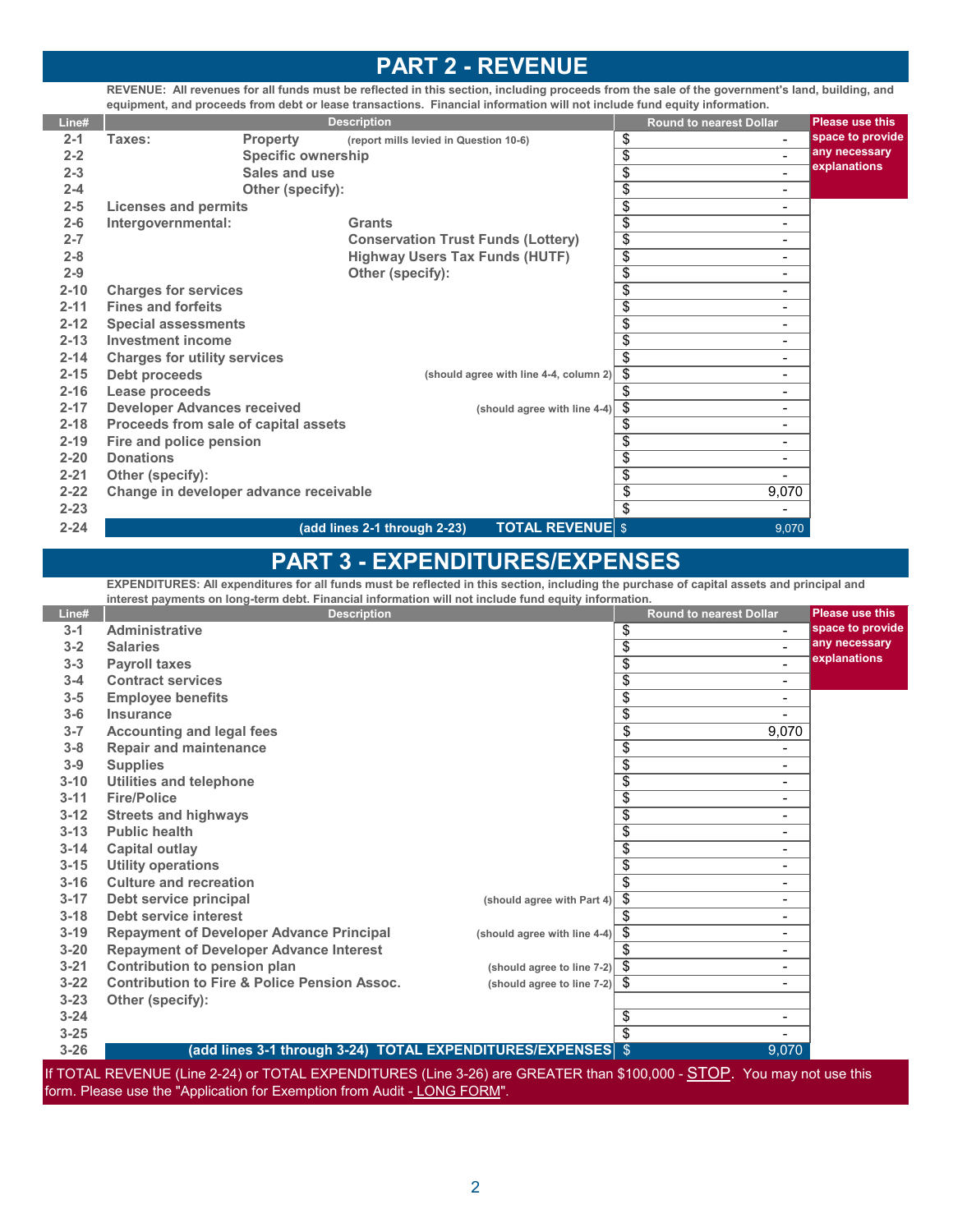|         | <b>PART 4 - DEBT OUTSTANDING, ISSUED, AND RETIRED</b>                                |                 |                                        |                 |                          |                     |                       |                     |                              |
|---------|--------------------------------------------------------------------------------------|-----------------|----------------------------------------|-----------------|--------------------------|---------------------|-----------------------|---------------------|------------------------------|
|         | Please answer the following questions by marking the appropriate boxes.              |                 |                                        |                 |                          |                     | <b>Yes</b>            |                     | <b>No</b>                    |
| $4 - 1$ | Does the entity have outstanding debt?                                               |                 |                                        |                 |                          | $\Box$              |                       | $\overline{\omega}$ |                              |
|         | If Yes, please attach a copy of the entity's Debt Repayment Schedule.                |                 |                                        |                 |                          |                     |                       |                     |                              |
| $4 - 2$ | Is the debt repayment schedule attached? If no, MUST explain:                        |                 |                                        |                 |                          | $\Box$              |                       | ⊡                   |                              |
|         | N/A                                                                                  |                 |                                        |                 |                          |                     |                       |                     |                              |
|         |                                                                                      |                 |                                        |                 |                          |                     |                       |                     |                              |
| $4 - 3$ | Is the entity current in its debt service payments? If no, MUST explain:             |                 |                                        |                 |                          | $\Box$              |                       | ⊡                   |                              |
|         | N/A                                                                                  |                 |                                        |                 |                          |                     |                       |                     |                              |
|         |                                                                                      |                 |                                        |                 |                          |                     |                       |                     |                              |
| $4 - 4$ | Please complete the following debt schedule, if applicable:                          |                 |                                        |                 |                          |                     |                       |                     |                              |
|         | (please only include principal amounts)(enter all amount as positive                 |                 | <b>Outstanding at</b>                  |                 | <b>Issued during</b>     |                     | <b>Retired during</b> |                     | <b>Outstanding at</b>        |
|         | numbers)                                                                             |                 | end of prior year*                     |                 | year                     |                     | year                  |                     | year-end                     |
|         | <b>General obligation bonds</b>                                                      | \$              | $\blacksquare$                         | \$              | $\blacksquare$           | \$                  | $\blacksquare$        | \$                  | $\overline{\phantom{a}}$     |
|         | <b>Revenue bonds</b>                                                                 | \$              | $\blacksquare$                         | \$              | $\blacksquare$           | \$                  | $\blacksquare$        | \$                  | $\qquad \qquad \blacksquare$ |
|         | Notes/Loans                                                                          | \$              | $\blacksquare$                         | \$              | $\blacksquare$           | \$                  | $\blacksquare$        | \$                  | $\qquad \qquad \blacksquare$ |
|         | Leases                                                                               | \$              | $\blacksquare$                         | \$              | $\blacksquare$           | \$                  | $\blacksquare$        | \$                  | $\blacksquare$               |
|         | <b>Developer Advances</b>                                                            | $\overline{\$}$ | $\blacksquare$                         | $\overline{\$}$ | $\blacksquare$           | \$                  | $\blacksquare$        | \$                  | $\blacksquare$               |
|         | Other (specify):                                                                     | \$              | $\overline{\phantom{0}}$               | \$              | $\overline{\phantom{0}}$ | \$                  | $\blacksquare$        | \$                  | $\overline{\phantom{a}}$     |
|         | <b>TOTAL</b>                                                                         | \$              |                                        | \$              |                          | \$                  | $\overline{a}$        | \$                  | $\blacksquare$               |
|         |                                                                                      |                 | *must tie to prior year ending balance |                 |                          |                     |                       |                     |                              |
|         | Please answer the following questions by marking the appropriate boxes.              |                 |                                        |                 |                          |                     | Yes                   |                     | <b>No</b>                    |
| $4 - 5$ | Does the entity have any authorized, but unissued, debt?                             |                 |                                        |                 |                          | $\blacksquare$      |                       |                     | $\Box$                       |
| If yes: | How much?                                                                            | \$              |                                        |                 | 123,000,000.00           |                     |                       |                     |                              |
|         | Date the debt was authorized:                                                        |                 | 5/5/2020                               |                 |                          |                     |                       |                     |                              |
| $4 - 6$ | Does the entity intend to issue debt within the next calendar year?                  |                 |                                        |                 |                          | $\overline{\omega}$ |                       |                     | $\Box$                       |
| If yes: | How much?                                                                            | S               |                                        |                 | 5,000,000.00             |                     |                       |                     |                              |
| $4 - 7$ | Does the entity have debt that has been refinanced that it is still responsible for? |                 |                                        |                 |                          | $\Box$              |                       |                     | $\overline{\mathcal{L}}$     |
| If yes: | What is the amount outstanding?                                                      | \$              |                                        |                 | $\blacksquare$           |                     |                       |                     |                              |
| $4 - 8$ | Does the entity have any lease agreements?<br>What is being leased?                  |                 |                                        |                 |                          | $\Box$              |                       |                     | ø                            |
| If yes: | What is the original date of the lease?                                              |                 |                                        |                 |                          |                     |                       |                     |                              |
|         | Number of years of lease?                                                            |                 |                                        |                 |                          |                     |                       |                     |                              |
|         | Is the lease subject to annual appropriation?                                        |                 |                                        |                 |                          | $\Box$              |                       |                     | $\overline{\omega}$          |
|         | What are the annual lease payments?                                                  | \$              |                                        |                 |                          |                     |                       |                     |                              |
|         | Please use this space to provide any explanations or comments:                       |                 |                                        |                 |                          |                     |                       |                     |                              |
|         |                                                                                      |                 |                                        |                 |                          |                     |                       |                     |                              |

|         | <b>PART 5 - CASH AND INVESTMENTS</b>                                                                                                 |                     |    |                          |    |              |
|---------|--------------------------------------------------------------------------------------------------------------------------------------|---------------------|----|--------------------------|----|--------------|
|         | Please provide the entity's cash deposit and investment balances.                                                                    |                     |    | <b>Amount</b>            |    | <b>Total</b> |
| $5-1$   | <b>YEAR-END Total of ALL Checking and Savings Accounts</b>                                                                           |                     | \$ |                          |    |              |
| $5 - 2$ | <b>Certificates of deposit</b>                                                                                                       |                     | \$ |                          |    |              |
|         | <b>Total Cash Deposits</b>                                                                                                           |                     |    |                          | \$ |              |
|         | Investments (if investment is a mutual fund, please list underlying investments):                                                    |                     |    |                          |    |              |
|         |                                                                                                                                      |                     | S  | $\overline{\phantom{0}}$ |    |              |
| $5 - 3$ |                                                                                                                                      |                     | \$ |                          |    |              |
|         |                                                                                                                                      |                     | \$ |                          |    |              |
|         |                                                                                                                                      |                     | \$ | -                        |    |              |
|         | <b>Total Investments</b>                                                                                                             |                     |    |                          | S  |              |
|         | <b>Total Cash and Investments</b>                                                                                                    |                     |    |                          | \$ |              |
|         | Please answer the following questions by marking in the appropriate boxes                                                            | <b>Yes</b>          |    | <b>No</b>                |    | N/A          |
| $5-4$   | Are the entity's Investments legal in accordance with Section 24-75-601, et.<br>seq., C.R.S.?                                        | $\overline{\omega}$ |    | α                        |    | $\Box$       |
| $5-5$   | Are the entity's deposits in an eligible (Public Deposit Protection Act) public<br>depository (Section 11-10.5-101, et seq. C.R.S.)? | ⊡                   |    | $\Box$                   |    | $\Box$       |
|         | If no, MUST use this space to provide any explanations:                                                                              |                     |    |                          |    |              |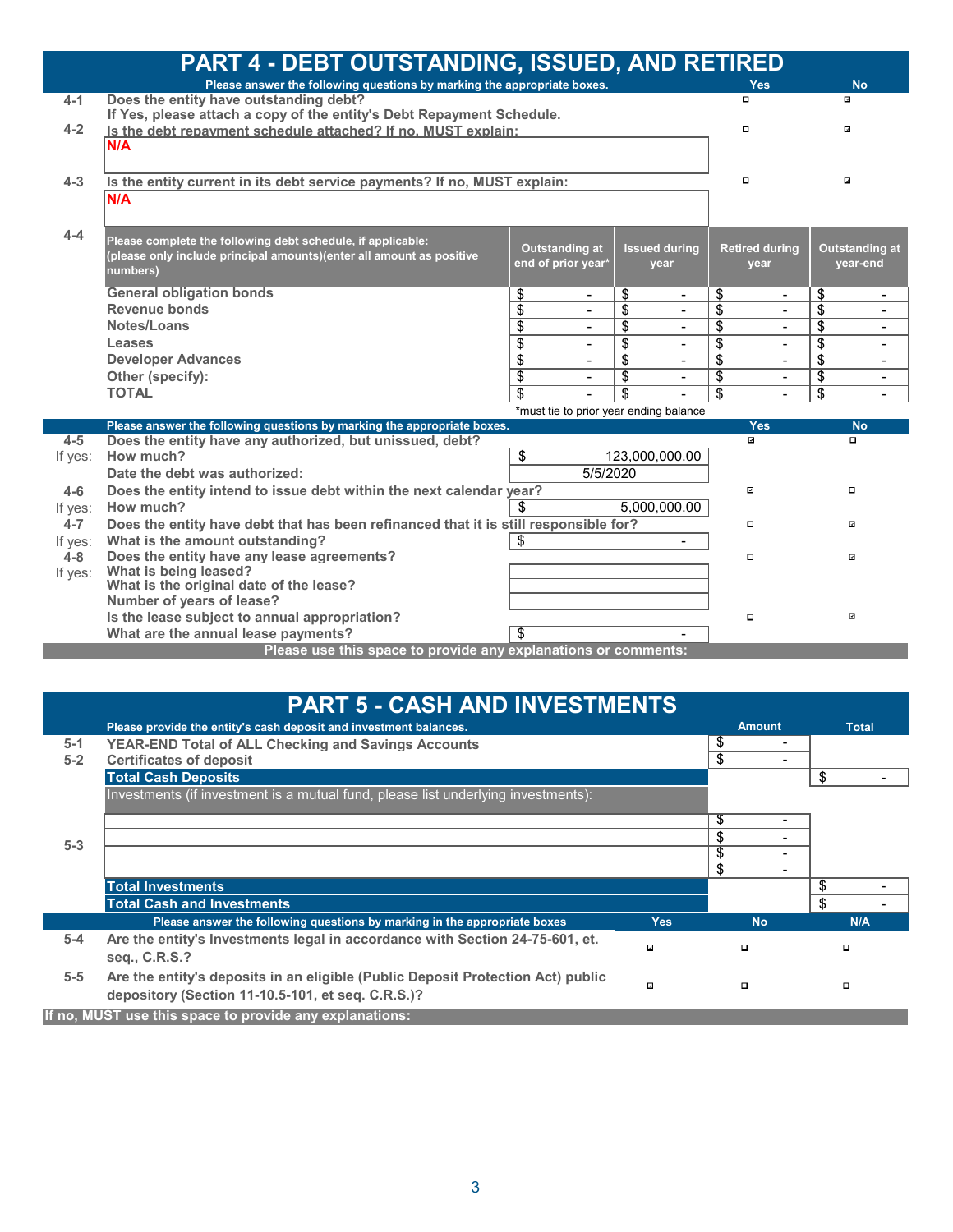|         | <b>PART 6 - CAPITAL ASSETS</b>                                                                                                       |                                               |  |    |                                                      |     |                              |                            |
|---------|--------------------------------------------------------------------------------------------------------------------------------------|-----------------------------------------------|--|----|------------------------------------------------------|-----|------------------------------|----------------------------|
|         | Please answer the following questions by marking in the appropriate boxes.                                                           |                                               |  |    |                                                      |     | <b>Yes</b>                   | <b>No</b>                  |
| $6-1$   | Does the entity have capital assets?                                                                                                 |                                               |  |    |                                                      |     | $\Box$                       | ⊡                          |
| $6 - 2$ | Has the entity performed an annual inventory of capital assets in accordance with Section<br>29-1-506, C.R.S.,? If no, MUST explain: |                                               |  |    |                                                      |     | ø                            | $\Box$                     |
| $6 - 3$ | Complete the following capital assets table:                                                                                         | <b>Balance -</b><br>beginning of the<br>year* |  |    | <b>Additions (Must)</b><br>be included in<br>Part 3) |     | <b>Deletions</b>             | Year-End<br><b>Balance</b> |
|         | Land                                                                                                                                 | \$                                            |  | \$ |                                                      | \$  | $\blacksquare$               | \$                         |
|         | <b>Buildings</b>                                                                                                                     | \$                                            |  | \$ |                                                      | \$  | -                            | \$                         |
|         | <b>Machinery and equipment</b>                                                                                                       | \$                                            |  | \$ | ۰                                                    | \$  | $\overline{\phantom{0}}$     | \$                         |
|         | <b>Furniture and fixtures</b>                                                                                                        | \$                                            |  | \$ |                                                      | \$  | $\qquad \qquad \blacksquare$ | \$                         |
|         | <b>Infrastructure</b>                                                                                                                | \$                                            |  | \$ |                                                      | \$  | $\overline{\phantom{0}}$     | \$                         |
|         | <b>Construction In Progress (CIP)</b>                                                                                                | \$                                            |  | \$ |                                                      | \$  | $\overline{\phantom{0}}$     | \$                         |
|         | Other (explain):                                                                                                                     | \$                                            |  | \$ | $\overline{\phantom{0}}$                             | \$  | $\overline{\phantom{0}}$     | \$                         |
|         | <b>Accumulated Depreciation</b>                                                                                                      | \$                                            |  | \$ | ۰                                                    | \$  | $\overline{\phantom{0}}$     | \$                         |
|         | <b>TOTAL</b>                                                                                                                         | \$                                            |  | ॱৼ | ۰                                                    | -\$ | $\overline{\phantom{0}}$     | \$                         |
|         | Please use this space to provide any explanations or comments:                                                                       |                                               |  |    |                                                      |     |                              |                            |

|         | <b>PART 7 - PENSION INFORMATION</b>                                                                            |               |            |           |
|---------|----------------------------------------------------------------------------------------------------------------|---------------|------------|-----------|
|         | Please answer the following questions by marking in the appropriate boxes.                                     |               | <b>Yes</b> | <b>No</b> |
| $7-1$   | Does the entity have an "old hire" firemen's pension plan?                                                     |               | $\Box$     | ⊡         |
| $7 - 2$ | Does the entity have a volunteer firemen's pension plan?                                                       |               | o          | ⊡         |
| If yes: | Who administers the plan?                                                                                      |               |            |           |
|         | Indicate the contributions from:                                                                               |               |            |           |
|         | Tax (property, SO, sales, etc.):                                                                               |               |            |           |
|         | <b>State contribution amount:</b>                                                                              |               |            |           |
|         | Other (gifts, donations, etc.):                                                                                |               |            |           |
|         | <b>TOTAL</b>                                                                                                   | \$            |            |           |
|         | AARLIK to klassica and later last and the contribution of the contract contribution of the contribution of the | $\rightarrow$ |            |           |

\$ - **Please use this space to provide any explanations or comments: What is the monthly benefit paid for 20 years of service per retiree as of Jan** 

| <b>PART 8 - BUDGET INFORMATION</b> |                                                                                                                                       |     |           |     |  |  |  |
|------------------------------------|---------------------------------------------------------------------------------------------------------------------------------------|-----|-----------|-----|--|--|--|
|                                    | Please answer the following questions by marking in the appropriate boxes.                                                            | Yes | <b>No</b> | N/A |  |  |  |
| $8 - 1$                            | Did the entity file a budget with the Department of Local Affairs for the<br>current year in accordance with Section 29-1-113 C.R.S.? | ⊡   | □         | о   |  |  |  |
| $8 - 2$                            | Did the entity pass an appropriations resolution, in accordance with Section<br>29-1-108 C.R.S.? If no, MUST explain:                 | 図   | $\Box$    | □   |  |  |  |

**If yes: Please indicate the amount budgeted for each fund for the year reported:**

| <b>Fund Name</b> | <b>Budgeted Expenditures/Expenses</b> |        |
|------------------|---------------------------------------|--------|
| General Fund     |                                       | 50.000 |
|                  |                                       |        |
|                  |                                       |        |
|                  |                                       |        |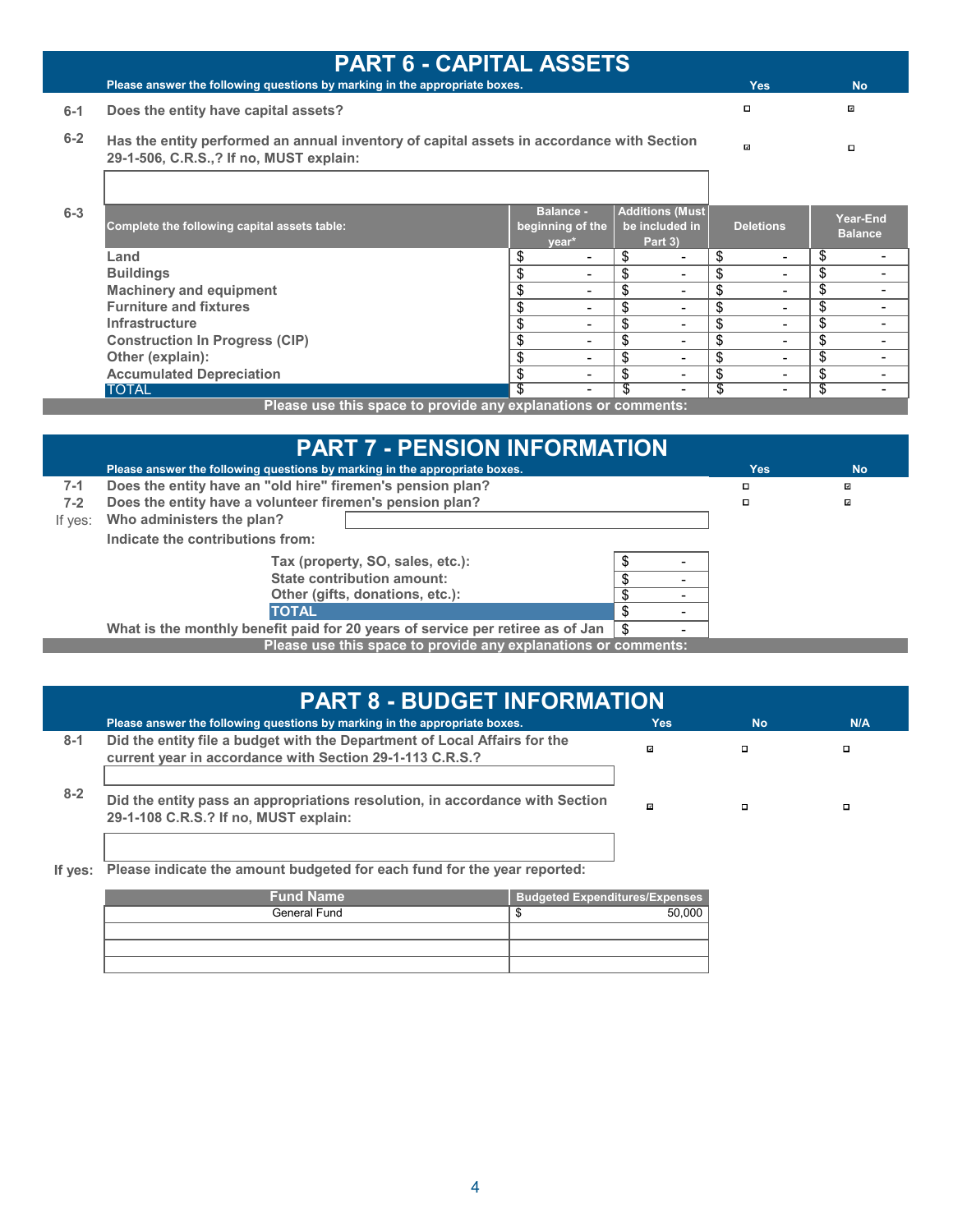|          | <b>PART 9 - TAXPAYER'S BILL OF RIGHTS (TABOR)</b>                                                                                                                                                                                              |                     |                          |
|----------|------------------------------------------------------------------------------------------------------------------------------------------------------------------------------------------------------------------------------------------------|---------------------|--------------------------|
|          | Please answer the following question by marking in the appropriate box                                                                                                                                                                         | <b>Yes</b>          | <b>No</b>                |
| $9 - 1$  | Is the entity in compliance with all the provisions of TABOR [State Constitution, Article X, Section 20(5)]?                                                                                                                                   |                     | $\Box$                   |
|          | Note: An election to exempt the government from the spending limitations of TABOR does not exempt the government from the 3 percent emergency<br>reserve requirement. All governments should determine if they meet this requirement of TABOR. | $\overline{\omega}$ |                          |
|          | If no, MUST explain:                                                                                                                                                                                                                           |                     |                          |
|          |                                                                                                                                                                                                                                                |                     |                          |
|          | <b>PART 10 - GENERAL INFORMATION</b>                                                                                                                                                                                                           |                     |                          |
|          | Please answer the following questions by marking in the appropriate boxes.                                                                                                                                                                     | <b>Yes</b>          | <b>No</b>                |
| $10 - 1$ | Is this application for a newly formed governmental entity?                                                                                                                                                                                    | $\overline{\omega}$ | $\Box$                   |
| If yes:  | 5/20/2020<br>Date of formation:                                                                                                                                                                                                                |                     |                          |
| $10 - 2$ | Has the entity changed its name in the past or current year?                                                                                                                                                                                   | $\Box$              | $\overline{\omega}$      |
|          |                                                                                                                                                                                                                                                |                     |                          |
| If yes:  | Please list the NEW name & PRIOR name:                                                                                                                                                                                                         |                     |                          |
|          |                                                                                                                                                                                                                                                |                     |                          |
| $10-3$   | Is the entity a metropolitan district?                                                                                                                                                                                                         | Ŀ                   | о                        |
|          | Please indicate what services the entity provides:                                                                                                                                                                                             |                     |                          |
|          | Street improvements, parks and recreation, water improvements, sanitation improvements, transportation improvements, traffic,                                                                                                                  |                     |                          |
| $10 - 4$ | Does the entity have an agreement with another government to provide services?                                                                                                                                                                 | $\Box$              | $\overline{\phantom{a}}$ |
| If yes:  | List the name of the other governmental entity and the services provided:                                                                                                                                                                      |                     |                          |
|          |                                                                                                                                                                                                                                                |                     |                          |
| $10 - 5$ | Has the district filed a Title 32, Article 1 Special District Notice of Inactive Status during                                                                                                                                                 | $\Box$              | $\overline{\omega}$      |
| If yes:  | <b>Date Filed:</b>                                                                                                                                                                                                                             |                     |                          |
|          |                                                                                                                                                                                                                                                |                     |                          |
| $10 - 6$ | Does the entity have a certified Mill Levy?                                                                                                                                                                                                    | $\Box$              | $\overline{\omega}$      |
| If yes:  | Please provide the following mills levied for the year reported (do not report \$ amounts):                                                                                                                                                    |                     |                          |
|          | <b>Bond Redemption mills</b>                                                                                                                                                                                                                   |                     |                          |
|          | <b>General/Other mills</b>                                                                                                                                                                                                                     |                     | $\overline{\phantom{a}}$ |
|          | <b>Total mills</b>                                                                                                                                                                                                                             |                     |                          |

**Please use this space to provide any explanations or comments:**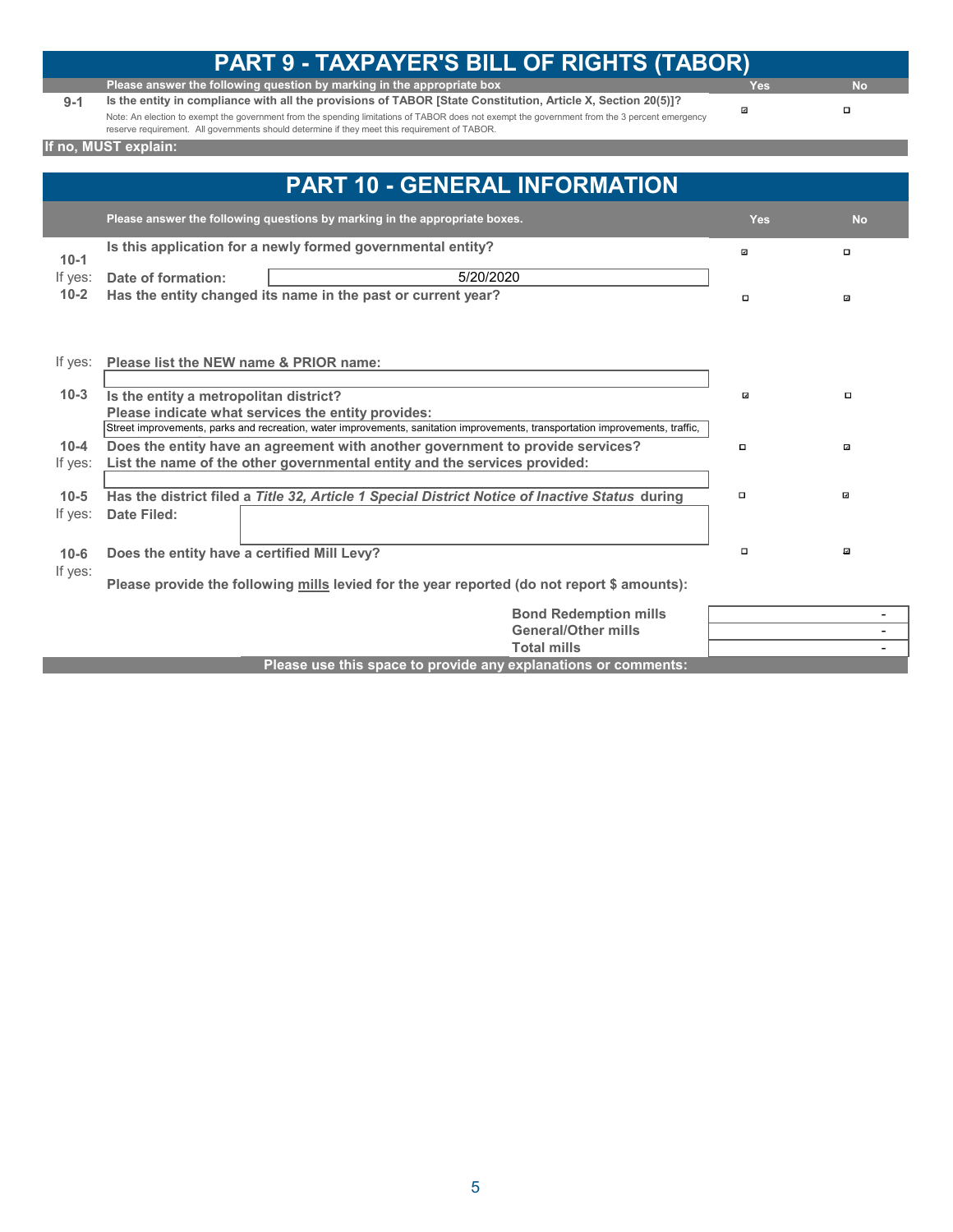**Please answer the following question by marking in the appropriate box**

**YES NO**

 $\mathbf{a}$ 

 $\Box$ 

**12-1 If you plan to submit this form electronically, have you read the new Electronic Signature Policy?**

# **Office of the State Auditor — Local Government Division - Exemption Form Electronic Signatures Policy and Procedure**

#### **Policy - Requirements**

The Office of the State Auditor Local Government Audit Division may accept an electronic submission of an application for exemption from audit that includes governing board signatures obtained through a program such as Docusign or Echosign. Required elements and safeguards are as follows:

• The preparer of the application is responsible for obtaining board signatures that comply with the requirement in Section 29-1-604 (3), C.R.S., that states the application shall be personally reviewed, approved, and signed by a majority of the members of the governing body.

• The application must be accompanied by the signature history document created by the electronic signature software. The signature history document must show when the document was created and when the document was emailed to the various parties, and include the dates the individual board members signed the document. The signature history must also show the individuals' email addresses and IP address.

• Office of the State Auditor staff will not coordinate obtaining signatures.

**The application for exemption from audit form created by our office includes a section for governing body approval. Local governing boards note their approval and submit the application through one of the following three methods:** 

1) Submit the application in hard copy via the US Mail including original signatures.

2) Submit the application electronically via email and either,

a. Include a copy of an adopted resolution that documents formal approval by the Board, **or**

b. Include electronic signatures obtained through a software program such as Docusign or Echosign in accordance with the requirements noted above.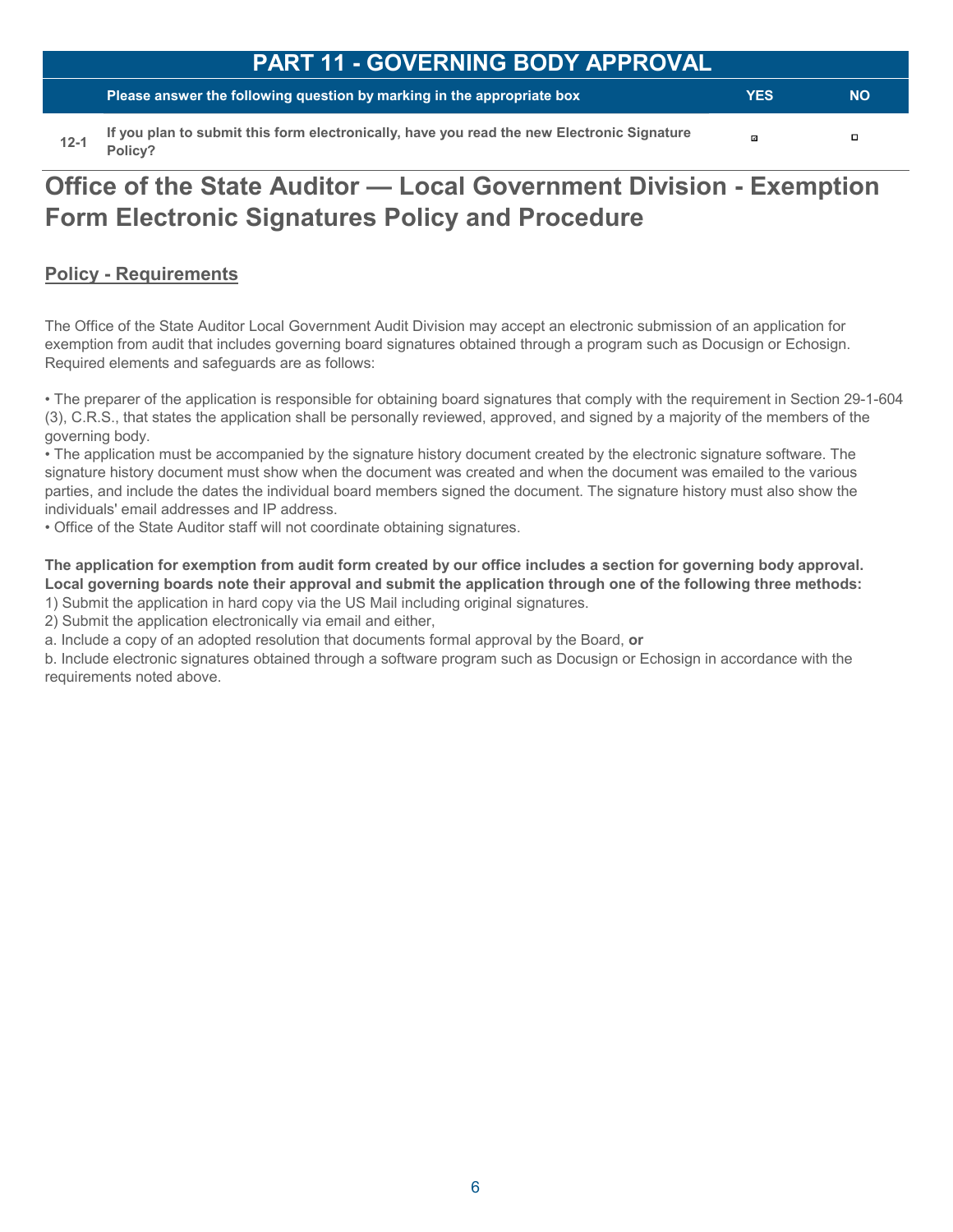|                                                 |                                  | Print the names of ALL members of current A MAJORITY of the members of the governing body must complete and sign in the column below. |
|-------------------------------------------------|----------------------------------|---------------------------------------------------------------------------------------------------------------------------------------|
|                                                 | governing body below.            |                                                                                                                                       |
|                                                 | <b>Print Board Member's Name</b> |                                                                                                                                       |
|                                                 |                                  | member, and that I have personally reviewed and approve this application for                                                          |
| <b>Board</b>                                    | <b>Tom Clark</b>                 | exemption from audit.                                                                                                                 |
| <b>Member</b>                                   |                                  |                                                                                                                                       |
| 1                                               |                                  | Date: <b>Example</b>                                                                                                                  |
|                                                 |                                  | My term Expires: ____ May, 2023___________                                                                                            |
| <b>Board</b><br><b>Member</b><br>$\overline{2}$ | <b>Print Board Member's Name</b> | I ___ Andrew Trietley ____________________, attest I am a duly elected or appointed                                                   |
|                                                 |                                  | board member, and that I have personally reviewed and approve this application for                                                    |
|                                                 |                                  | exemption from audit.                                                                                                                 |
|                                                 | <b>Andrew Trietley</b>           | Signed <sup>2/4</sup>                                                                                                                 |
|                                                 |                                  | <b>Date: Mar 21, 2021</b>                                                                                                             |
|                                                 |                                  |                                                                                                                                       |
|                                                 |                                  | My term Expires: __ May, 2023_______________                                                                                          |
| <b>Board</b><br><b>Member</b><br>3              | <b>Print Board Member's Name</b> | Bryan Horan Marian Marian Marian Street I am a duly elected or appointed board<br>L.                                                  |
|                                                 |                                  | member, and that I have personally reviewed and approve this application for                                                          |
|                                                 | <b>Bryan Horan</b>               | exemption from audit.                                                                                                                 |
|                                                 |                                  | Signed <b>Sygn Horan</b>                                                                                                              |
|                                                 |                                  | <b>Date: Mar 22, 2021</b>                                                                                                             |
|                                                 |                                  | My term Expires: May, 2023                                                                                                            |
| <b>Board</b>                                    | <b>Print Board Member's Name</b> | I Josh Brgoch _______, attest I am a duly elected or appointed board member,                                                          |
|                                                 |                                  | and that I have personally reviewed and approve this application for exemption from                                                   |
|                                                 | <b>Josh Brgoch</b>               | audit.                                                                                                                                |
| <b>Member</b><br>4                              |                                  |                                                                                                                                       |
|                                                 |                                  | Signed Quelus <i>Brack</i><br>Date: Mar <sup>20,2021</sup>                                                                            |
|                                                 |                                  | My term Expires: __ May, 2022_                                                                                                        |
|                                                 | <b>Print Board Member's Name</b> |                                                                                                                                       |
|                                                 |                                  | member, and that I have personally reviewed and approve this application for                                                          |
| <b>Board</b>                                    |                                  | exemption from audit.                                                                                                                 |
| <b>Member</b><br>5                              |                                  |                                                                                                                                       |
|                                                 |                                  | Date: 2008 2010 2021 2022 2023 2024 2022 2023 2024 2022 2023 2024 2022 2023 2024 2022 2023 2024 2025 2026 2027                        |
|                                                 |                                  |                                                                                                                                       |
|                                                 | <b>Print Board Member's Name</b> |                                                                                                                                       |
| <b>Board</b><br><b>Member</b>                   |                                  | member, and that I have personally reviewed and approve this application for                                                          |
|                                                 |                                  | exemption from audit.                                                                                                                 |
|                                                 |                                  |                                                                                                                                       |
| 6                                               |                                  | Date:___________                                                                                                                      |
|                                                 |                                  |                                                                                                                                       |
|                                                 |                                  | My term Expires:<br>My term Expires:                                                                                                  |
| <b>Board</b><br><b>Member</b><br>$\overline{7}$ | <b>Print Board Member's Name</b> | l __________________________________,attest I am a duly elected or appointed board                                                    |
|                                                 |                                  | member, and that I have personally reviewed and approve this application for                                                          |
|                                                 |                                  | exemption from audit.                                                                                                                 |
|                                                 |                                  | Signed <b>Signed Signed Signed Signed Signed</b>                                                                                      |
|                                                 |                                  | Date:                                                                                                                                 |
|                                                 |                                  | My term Expires:                                                                                                                      |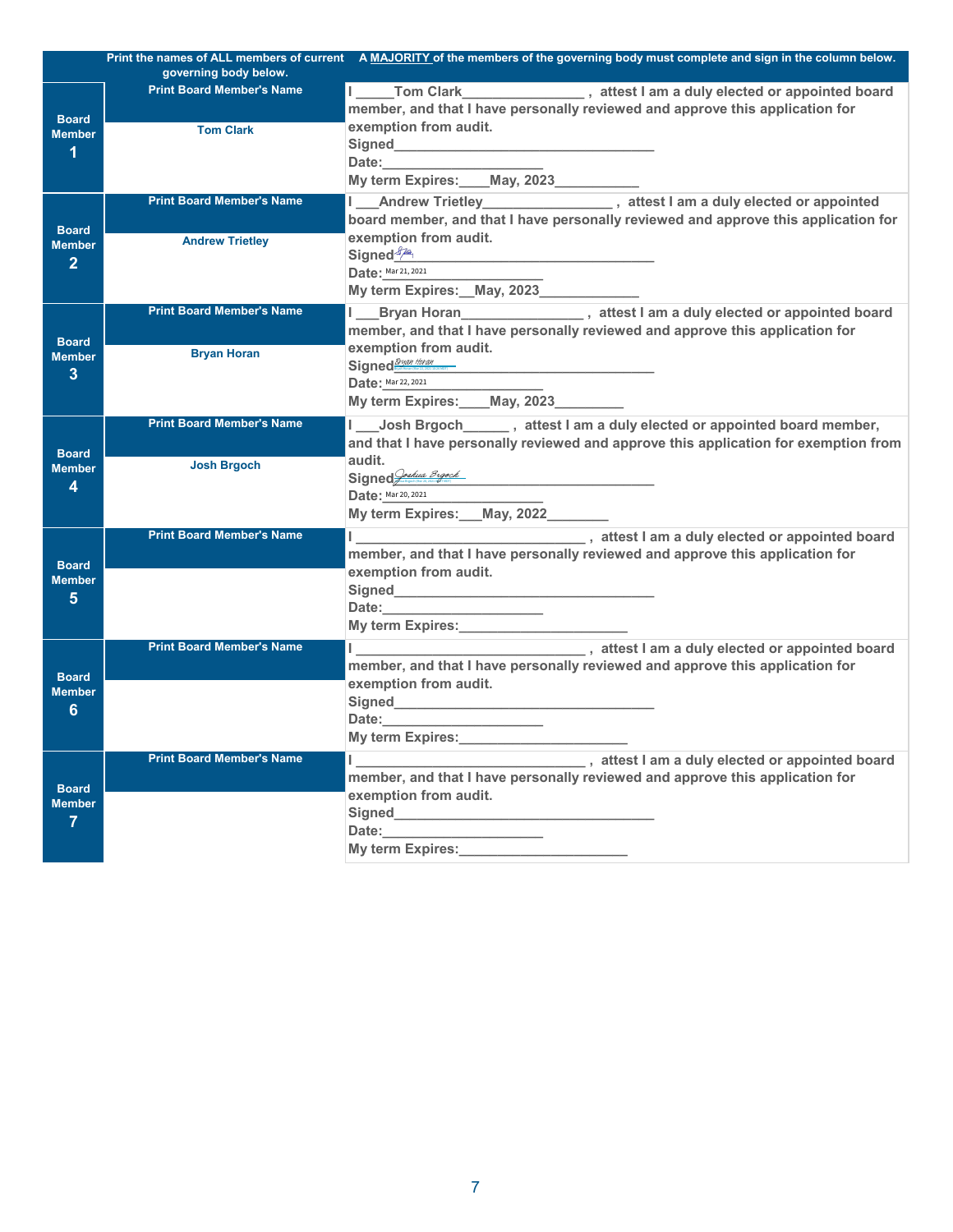# Westwood MD 2020

Interim Agreement Report 2021-03-30

| Created:        | 2021-03-19                                   |
|-----------------|----------------------------------------------|
| By:             | Diane Wheeler (diane@simmonswheeler.com)     |
| Status:         | Out for Signature                            |
| Transaction ID: | CBJCHBCAABAAyZPhkSxyn6Atkvy_xxDlaezagRC7HfXv |

#### Agreement History

Agreement history is the list of the events that have impacted the status of the agreement prior to the final signature. A final audit report will be generated when the agreement is complete.

# "Westwood MD 2020" History

- **D** Document created by Diane Wheeler (diane@simmonswheeler.com) 2021-03-19 - 10:21:56 PM GMT- IP address: 208.187.187.252
- Document emailed to Diane Wheeler (diane@simmonswheeler.com) for signature 2021-03-19 - 10:23:09 PM GMT
- Document emailed to Andrew Trietley (atrietley@ventanacap.com) for signature 2021-03-19 - 10:23:09 PM GMT
- **E**. Document emailed to Bryan Horan (bhoran@ventanacap.com) for signature 2021-03-19 - 10:23:09 PM GMT
- Document emailed to tclark@ventanacap.com for signature 2021-03-19 - 10:23:09 PM GMT
- **E** Document emailed to Joshua Brgoch (jbrgoch@ventanacap.com) for signature 2021-03-19 - 10:23:09 PM GMT
- $\mathscr{O}_\mathbf{G}$  Document e-signed by Diane Wheeler (diane@simmonswheeler.com) Signature Date: 2021-03-19 - 10:23:16 PM GMT - Time Source: server- IP address: 208.187.187.252
- **Email viewed by Bryan Horan (bhoran@ventanacap.com)** 2021-03-19 - 10:28:25 PM GMT- IP address: 71.218.171.226
- **Email viewed by Joshua Brgoch (jbrgoch@ventanacap.com)** 2021-03-20 - 2:47:23 PM GMT- IP address: 73.181.104.43
- $\mathscr{D}_{\bullet}$  Document e-signed by Joshua Brgoch (jbrgoch@ventanacap.com) Signature Date: 2021-03-20 - 2:47:54 PM GMT - Time Source: server- IP address: 73.181.104.43

**Adobe Sign**